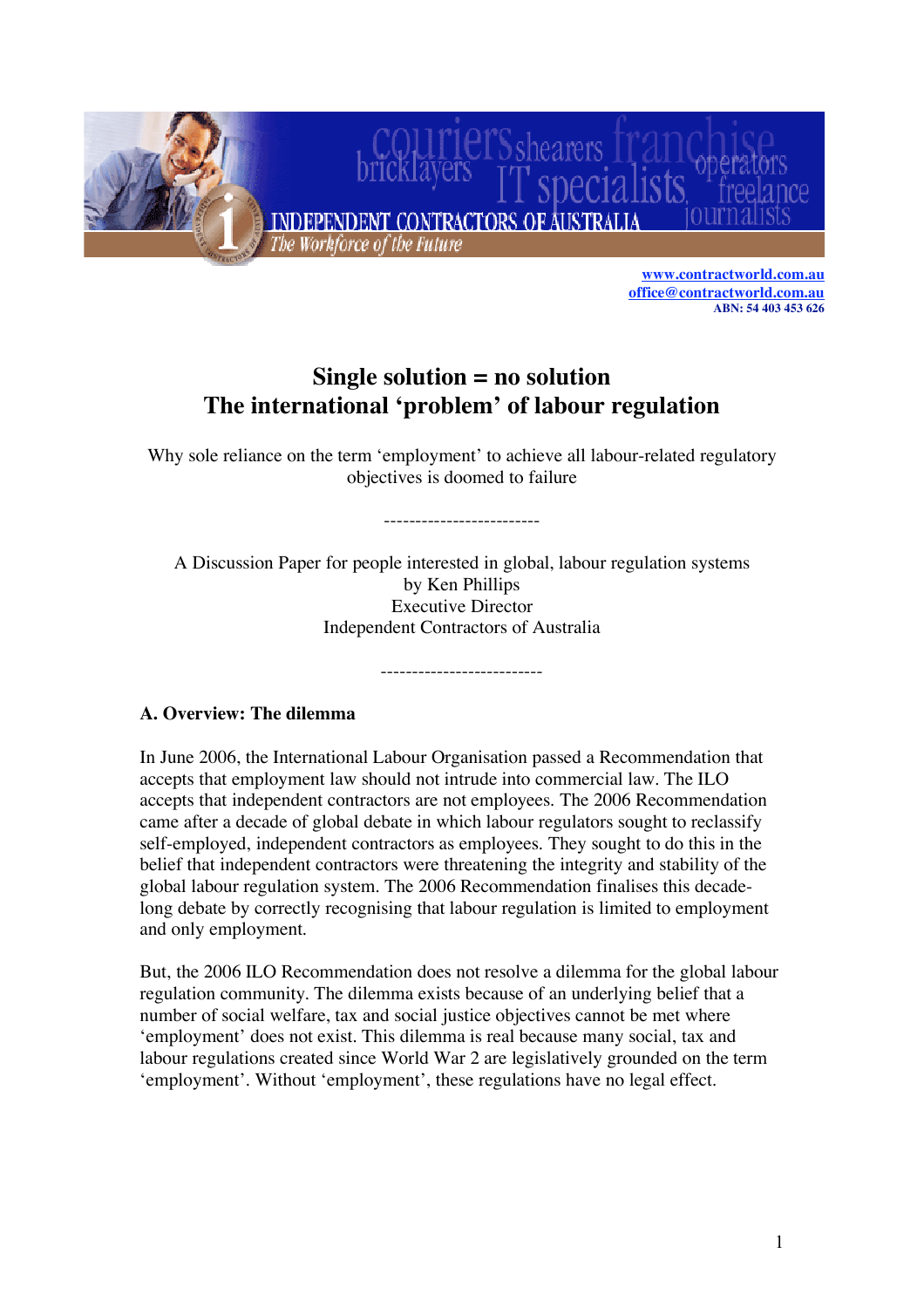Because of this wide-ranging dependency on 'employment' and because independent contractors are not employees, independent contractors have often been seen as 'the enemy' of labour regulation systems. And the increasing numbers of independent contractors across the globe have allegedly created a crisis for labour regulations. But independent contractors simply reflect an approach to work that is different from, and no less legitimate than, employment.

The truth is, however, that labour regulation has found itself weighed down with conceptual baggage that is ill-suited to the new terrain of independent contracting. It has thus far struggled to adjust to new realities.

The 2006 ILO Recommendation represents an important first step towards breaking out of this historically created problem. Accepting new realities is the first requirement for resolving the dilemma posed by these new circumstances. But more needs to be done.

# **B. The way forward**

This discussion paper proposes that the dilemma can and should be fixed.

- The approach in the past has been to deny the legitimacy of independent contractors and to 'reclassify' them as 'employees' to create technical conformity with regulations.
- The ILO 2006 Recommendation accepts that this is not a legitimate approach.
- The solution is to:
	- a) Accept, respect and embrace the fact that both employment and independent contracting are proper forms of work—as per the ILO Recommendation.
	- b) Ensure that regulations are designed to embrace both employment and independent contracting where required to achieve the specific policy objectives sought by each nation.
	- c) Approach the task of legislative design so that the different policy outcomes required by tax, equal opportunity, anti-discrimination, work safety, social welfare and all other work regulation objectives are met appropriately.

This is not a difficult exercise. In fact, many labour regulations across the globe already take this approach.

- Where this alternative approach is taken:
	- 1) Laws and regulations are normally clearer and less confusing than the 'employment dependency' approach.
	- 2) Voluntary community compliance with laws is maximised.
	- 3) Enforcement, where required, is better targeted and more effective.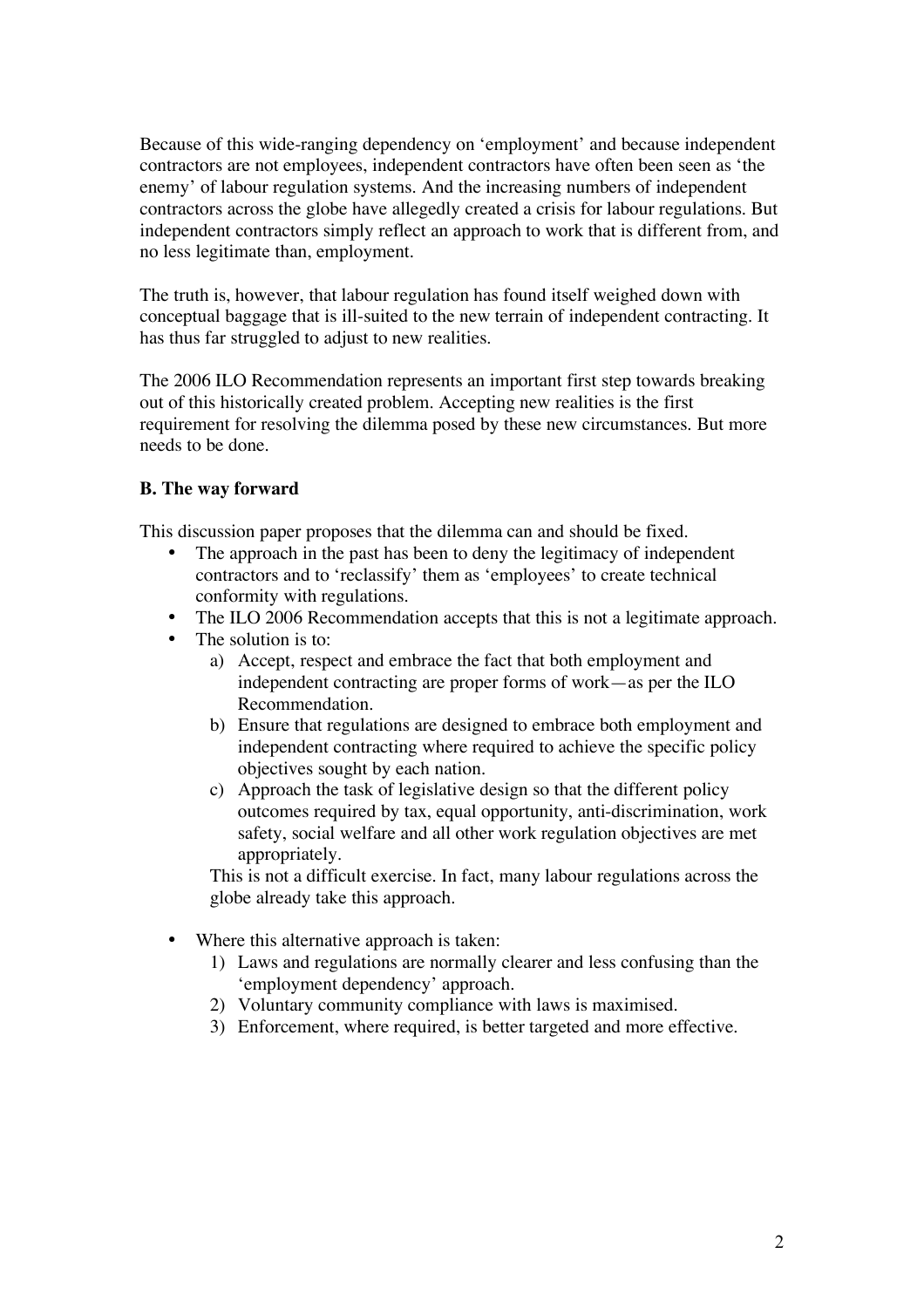#### 1. **Understanding the historic approach**

Since 1996, the International Labour Organisation has attempted to redefine the term 'employment'. It has attempted this because employment is no longer the sole or dominant legal working relationship through which individuals earn their incomes. Many individuals around the world now earn their incomes as self-employed independent contractors. Independent contractors earn their livings through the commercial contract instead of the employment contract.

It is true that the legal structures and forms of work are now many and varied. This is well recognised. It has always been the case to an extent, but its incidence seems to have grown substantially over the last few decades. Independent contractors are the starkest example of these varied work forms because the employment contract is not the contract through which they work. Consequently, independent contractors appear to pose the greatest challenge for labour regulations because they appear to be outside the reach of employment law.

It is understandable that people whose profession is the regulation of labour could believe that if individuals were not 'employees', then this would reduce the legal capacity of regulators to apply their laws. Typically, the associated claim is that, as a consequence, 'workers' are denied 'protections' provided by labour laws. In addition, there is often a view expressed that labour regulation—as developed since the Second World War—is the only process through which 'worker protections' are possible.

These arguments find their ultimate expression in the deliberations of the International Labour Organisation. The ILO is the peak global institution for labour regulators. Its deliberations are a synthesis of the thoughts and ideas of labour academics, unions, some management thinkers, government labour regulators and (often) tax administrators from across the globe. Its decisions are used as benchmarks for the design of labour law world-wide. What the ILO says is important.

# **2. 'Fixing' the 'problem' has meant only one solution**

The approach of the ILO toward fixing this apparent 'problem' created by nonemployees has generally been to attempt to redefine non-employees as employees by legislative means. This is an understandable response. The professional requirement of labour regulators is to ensure that the laws they administer are enforced. And from that perspective, the 'problem' of a diminished regulatory reach is not a creation of existing labour laws but of the new forms of work. The natural and most immediate reaction is, and has been, to seek to redefine the new forms of work as 'employment'. Changing a few words in law to declare something to be what it is not, would seem the easiest way of creating a solution. That is, if definitions are changed, nonemployees can be caught within the regulatory net and a new discipline can be applied to societies and peoples to ensure that existing approaches to achieving social justice and order through labour regulations prevail.

This had been the general direction taken by the ILO. It was understandable. But this approach raises a difficulty that leads this 'solution' to fail.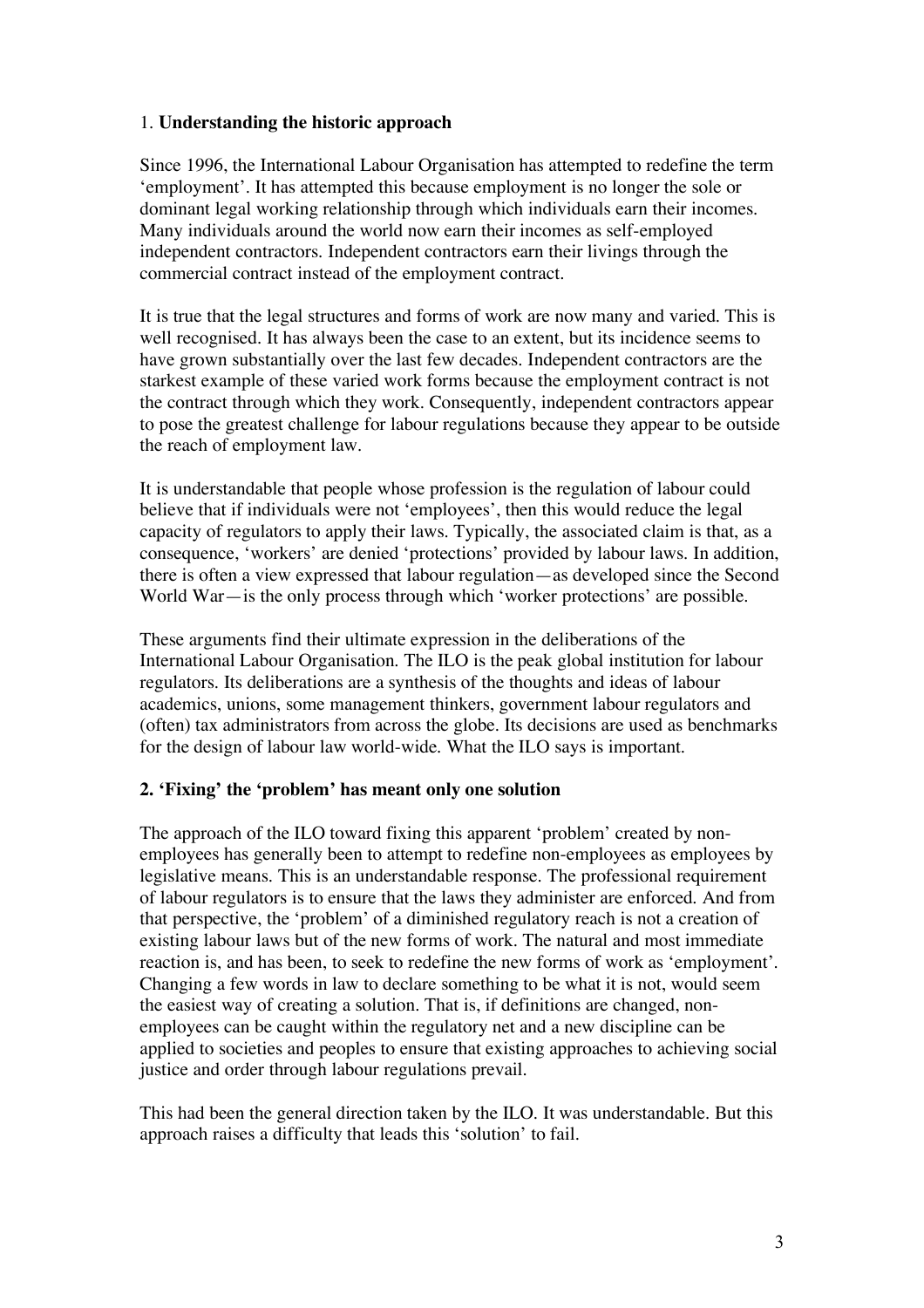#### **3. Why the 'one fix' is no fix**

What the ILO and labour regulators have had difficulty in understanding in the past is that there is a vast difference, both in law and in human behaviour, between employment and non-employment. The behavioural difference finds its legal expression in the distinct divide between the employment contract and the commercial contract.

What has made this difference more difficult to grasp within the ILO is that the ILO itself has an institutional structure that operates on the presumption that labour and capital are always opposed. This is the presumption of employment. This has determined the institutional structure of the ILO, which only formally represents unions, employers and governments. Persons outside of this traditional framework are unrepresented. This has produced an ILO culture that struggles to grasp work concepts outside of the idea of employment.

But the essence of understanding people who work through the commercial contract is that they do not see a 'class' difference between labour and capital. For them, capital and labour are the same. It may seem strange to some, but there is no systemic class consciousness when working through the commercial contract. Consequently, the mental approach to work by independent contractors is vastly different from that of employees.

And there are several important, simple concepts that follow from this understanding:

- (a) *Individuals can and do earn a living by not being employees:* For some observers this appears as a startling and even radical idea.
- (b) *Individuals working as independent contractors are businesses of one*: But many labour regulators have huge difficulty accepting that single individuals are businesses in their own right. Tax administrators, for example, often have significant difficulty with this idea.
- (c) *Labour law is not the only form of 'protection' available to workers:* This is a concept that seems to be totally alien to labour regulators and to the ILO.
- (d) *Non-employees, being businesses of one, are a backbone to entrepreneurship, innovative business activity and a significant driver of economic growth and global job creation*: Labour regulators seem to concede this as an intellectual point, but it is often not within their frameworks of experience to understand it. Being something they do not understand, they are often suspicious of it.
- (e) *The law of contract has two distinct forms. The employment contract is a contract of inequality. The commercial contract is a contract of equality.* This is considered a highly radical statement in most quarters—both from within and without the labour regulation professions.

As a consequence of an inability to fully grasp these simple truths, the 'one fix' approach—that is, always defining non-employment as employment—runs headlong into the true realities of work, law and human approaches to work. The fact is that there is a long-term global movement toward non-employment. It is a broad social movement that shows no signs of slowing or stopping.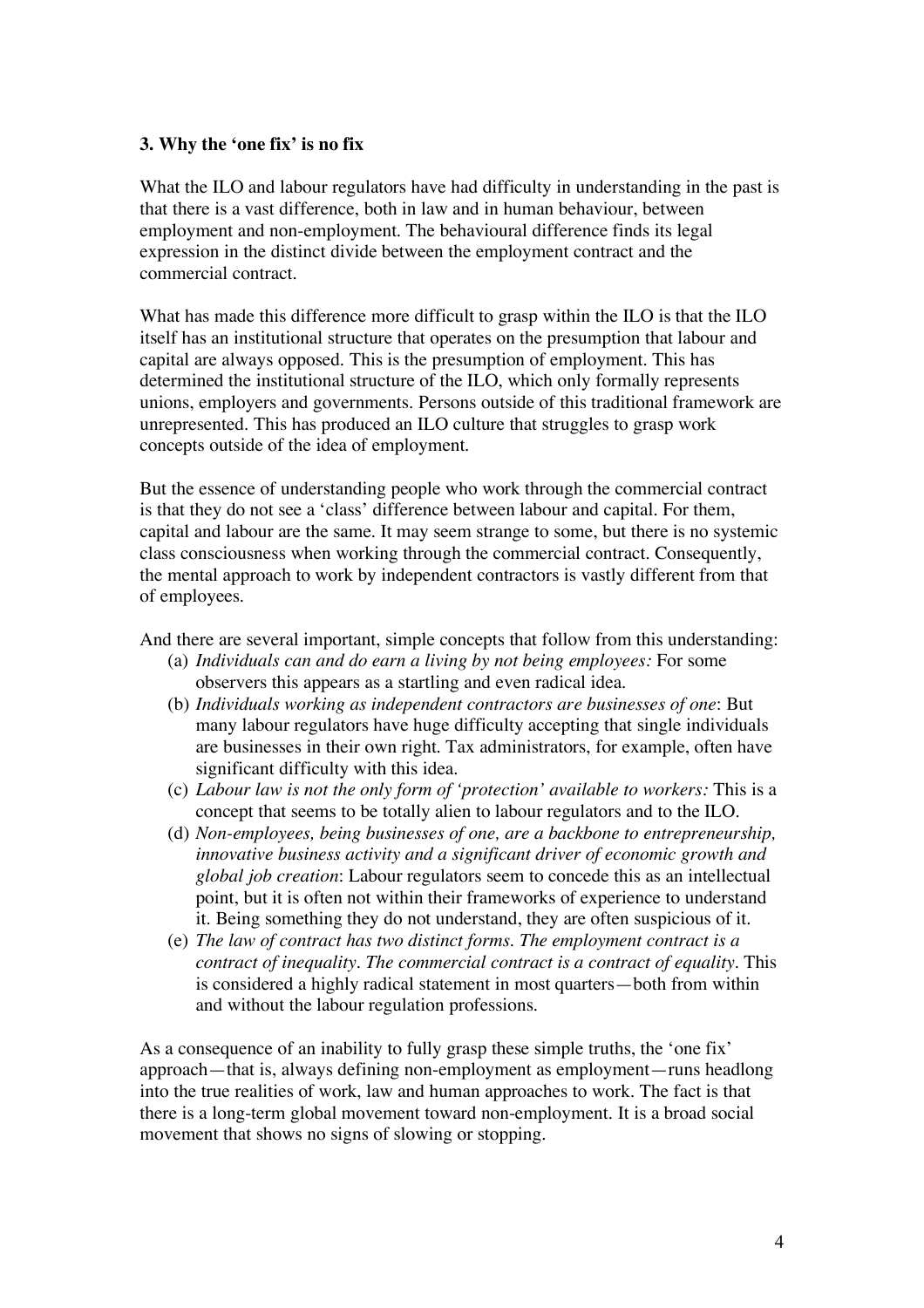Worse still, when a 'one employment fix' approach is applied to social regulations, this can become counter-productive, potentially destructive of work creation and even social justice objectives.

The consequences of declaring individuals who are self-employed to be 'employees' are as follows:

- *It creates damaging legal and commercial uncertainty.* It suppresses the capacity for self-employment to exist. It suppresses economic activity, constrains entrepreneurship, and stops nations and peoples achieving their potential. It hinders job growth.
- *It marginalises the law.* People will push the margins of the law to exploit inconsistencies in the law. They will find legally creative ways of avoiding laws when those laws run counter to reality. This is already a complaint voiced by labour regulators. However, where the 'one fix' solution is applied, it expands the problem rather than reducing it.
- *It encourages law-breaking.* When laws defy logic and declare things to be what they are not, people will defy the laws. If people feel a law is unjust or stupid, they will simply break it. If large enough numbers of people defy the law, enforcement becomes a near-impossible task. Enforcement of labour laws is already recognised as being difficult. The 'one fix' approach intensifies the difficulty.

Many of these problems need not occur. There is a simpler way to create solutions, solutions which are based around maximising voluntary community compliance.

# **4. The real solution—an overview**

To achieve maxim voluntary compliance, laws must:

- Start with the realities of human behaviour.
- Accept and embrace the positive behaviours.
- Be designed around those behaviours.
- Be simple, clear and easily understood.

When voluntary compliance is maximised, illegality is minimised, and the task of enforcement is clarified with the use of fewer resources.

In relation to the objectives of labour regulation, this means:

- Accepting that redefining independent contractors as employees is not a solution.
- Accepting and fully embracing both the status of employee and that of independent contractor as wholly legitimate and acceptable.
- *Looking to each specific labour regulation objective and designing the regulations to embrace employment and independent contracting in ways that are appropriate to each status and the regulatory objective in question.*

The ILO has made the first step in this direction by accepting that redefining independent contractors as employees is *not* a solution.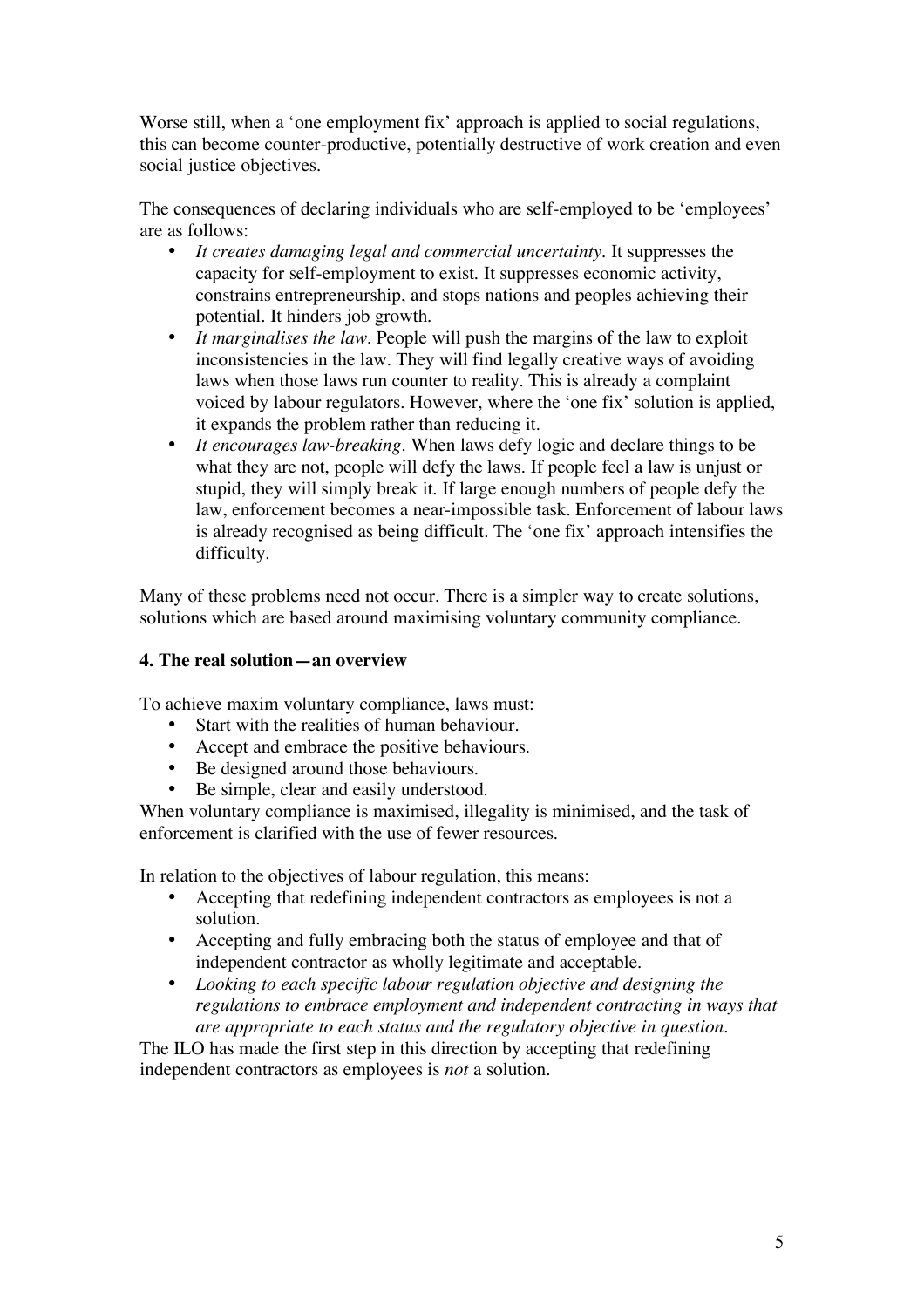# **5. How the 2006 ILO Recommendation gives a new start**

In June 2006, the ILO adopted an historically important 'Recommendation' establishing a new international labour standard.

The key statement in the Recommendation is *clause 8* which reads: *National policy for protection of workers in an employment relationship should not interfere with true civil and commercial relationships, while at the same time ensuring that individuals in an employment relationship have the protection they are due.*

This statement is extremely important because it finalises the most difficult part of the ILO decade-long debate.

In effect, the Recommendation accepts that

- The employment contract and commercial contract are different and that each is legitimate.
- That labour regulation should not seek to redefine independent contractors as employees or the commercial contract as an employment contract.

This is a clear acceptance of the new realities of work. It provides a new starting point for resolving labour regulation issues. It represents a rejection of using 'employment' as the sole legislative process for achieving an array of regulatory objectives.

But this is only the first step.

The next phase is to address the design of the many work regulations already in place to ensure that they achieve their national objectives. If this is not done, regulators will still find that their laws not only suffer from non-compliance but remain out of step with the realities of work.

Fortunately, solutions are available, are often already in operation and can be utilised. There is a general approach to policy development that nations can take which maximises the capacity of nations to achieve regulation design that suits each nation's specific needs and circumstances.

# **6. The specifics**

The solutions may be found by adopting a practical policy development approach:

To be specific, each of the following public policy areas has clear and distinct objectives which frequently cannot be tied together through the one approach.

*Tax*: There are many different tax systems globally. But primarily tax administrators have two major tasks: to (a) collect tax, (b) ensure that tax rates are applied as intended.

This is totally different from

• *Equal opportunity:* This seeks to ensure that people from different backgrounds all have equal access to work opportunities, for example.

This is marginally different from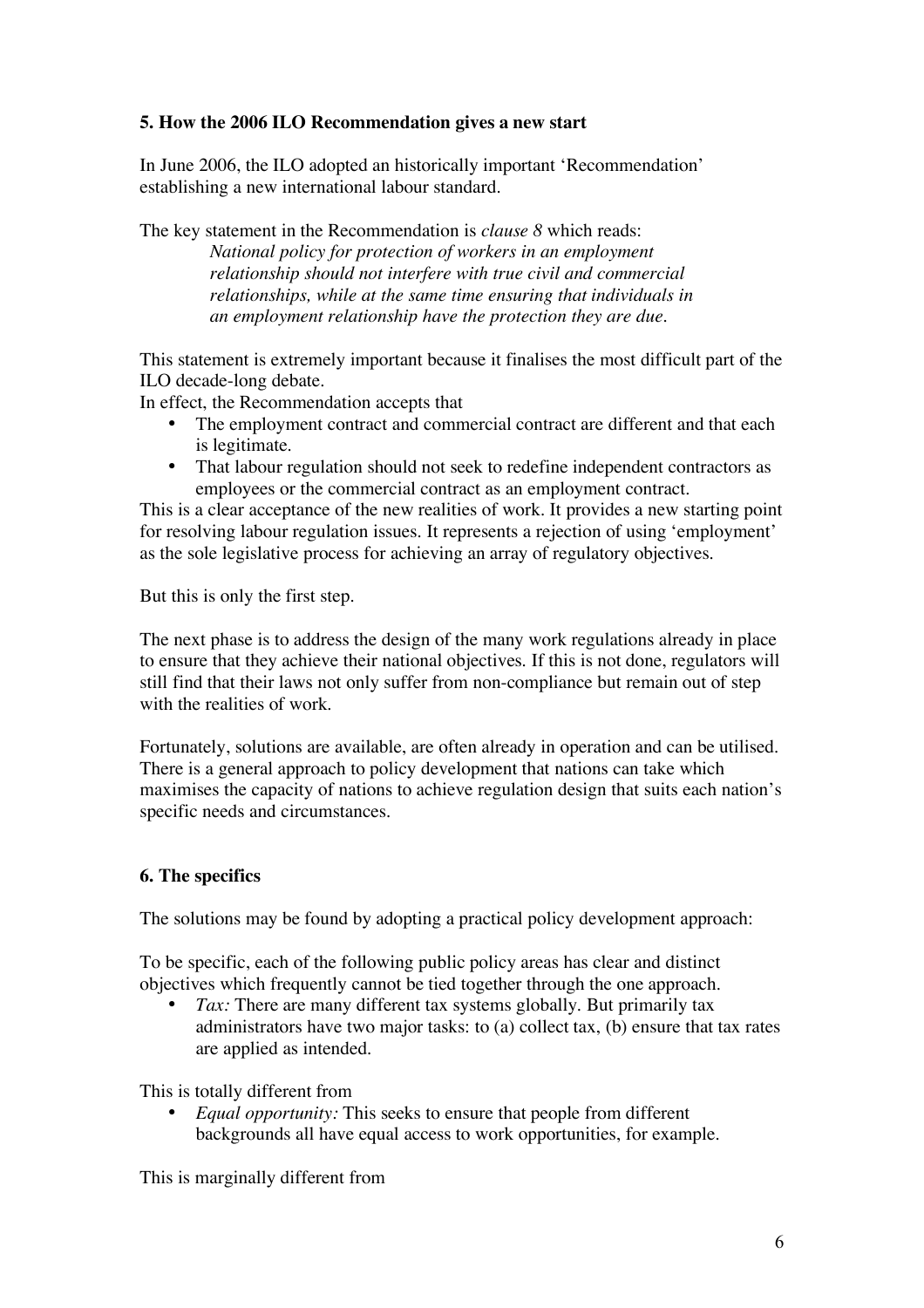• *Anti-discrimination:* This relates to equal opportunity and seeks to ensure that people from different backgrounds do not suffer discrimination.

Which is completely different from

*Work safety:* The objective here is to ensure that people at work are safe.

This relates to but is quite different from

• *Injury insurance:* This attempts to ensure that if people are injured at work, there is adequate money available to cover medical costs and compensate injured people for lost earnings.

This is completely different from

• *Social welfare systems*: These are targeted to ensure that where people are jobless and do not have income from work, they are not financially destitute.

This is totally different from

• *Collective organisation of employees*: This aims to give employees who are in a weaker bargaining position than employers the capacity to achieve countervailing strength to create equality of bargaining power.

This is closely related to

• *Laws governing working standards—for example, pay rates and hours etc*: These are targeted to limit some elements of the bargaining process between employers and employees and to have the State impose minimum standards for example, on hours of work, minimum pay rates and so on.

These are the traditional areas in which labour and related regulation have operated and which have been the focus of the ILO.

It is clear that each of these social and economic objectives is quite distinct. Further, the capacity of nations to achieve each objective varies considerably depending on each nation's economic wealth, institutional infrastructure, moral and social attitudes and history. This affects equal opportunity, anti-discrimination, work safety and injury insurance in particular.

In addition, the extent or ways in which nations may choose to apply these objectives may be important for defining national cultures and economic outcomes and competitiveness. This means that policies will differ in relation to tax, social welfare systems, collective organisation of employees and working standards.

What one nation may see as good for them may be seen as impossible or bad by another.

What is clear, however, is that nations need legislative frameworks within which the decisions they make can be accurately and adequately achieved.

As discussed earlier in this paper, up until now, the framework for designing each of these regulatory areas has been to use 'employees' as the central design feature indeed it has often been the starting point of design. But, for the reasons given earlier, it is a defective approach which creates flawed regulations.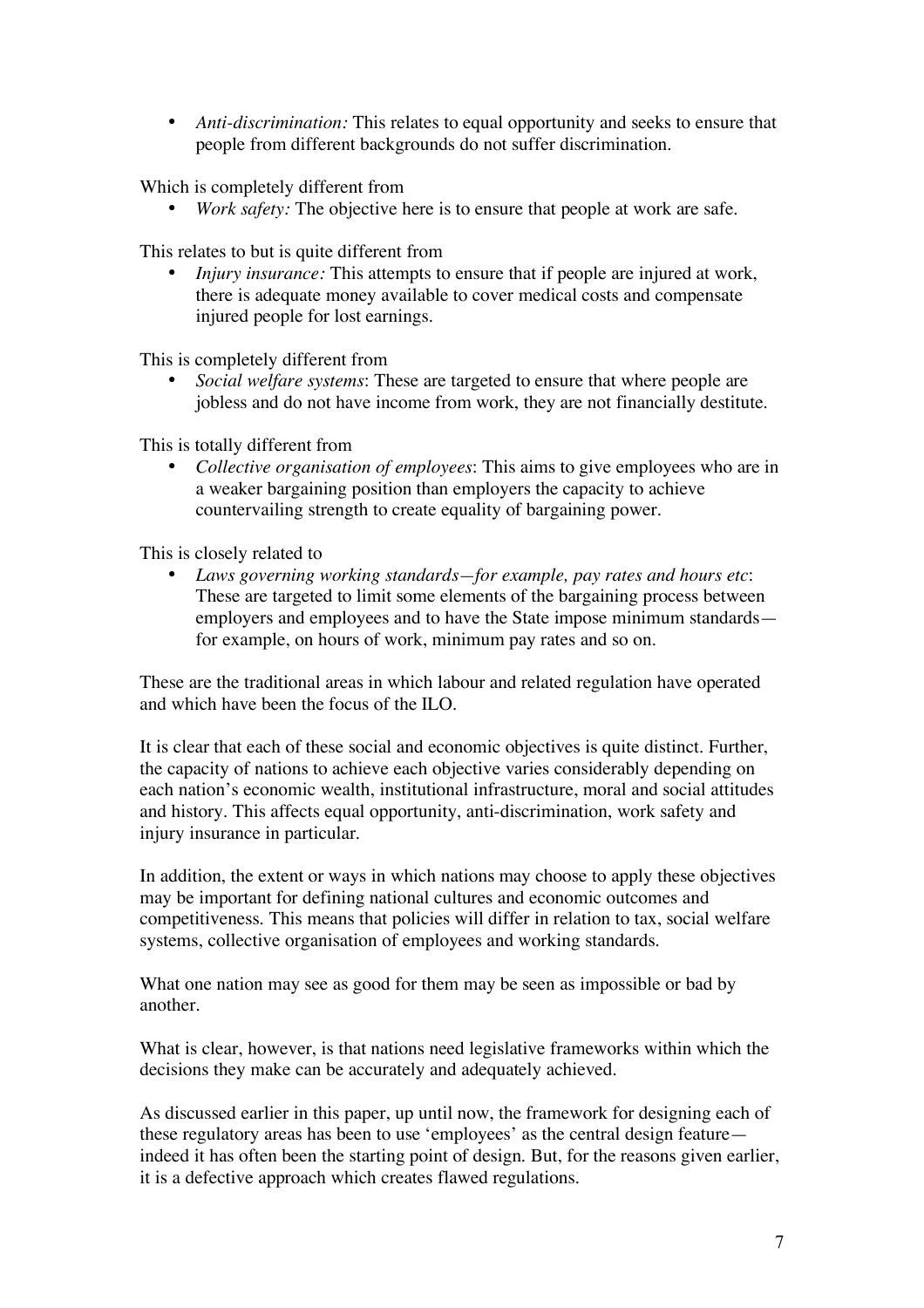The only approach that can work is one which

- starts with the recognition that each separate policy objective is distinct; and
	- incorporates employees and independent contractors into each policy area where appropriate to the needs and circumstances of each nation.

#### **7. How this is achieved**

*7.1 Tax:* Tax administrators have two major tasks: to (a) collect tax, (b) ensure that tax rates are applied as intended.

Tax collection systems have often relied on minimising the number of entities from whom tax should be collected. This has allegedly made the auditing and compliance of tax simpler. It has been easier to collect employee income tax from employers, rather than collecting tax directly from employees. The rise of independent contractors has changed this administrative equation and diminished the effectiveness of the old system. Fortunately, some nations have found solutions by creating straightforward, integrated tax collection systems that focus withholding compliance on 'income earners'. This has vastly diminished the dependence of tax administration on employment. Tax rate issues are addressed through a similar integrated approach.

The Australian tax collection system, for example, was redesigned in 2000 to achieve this objective. Now the legislative and administrative systems enable 'withholding' of tax to be applied to employees, independent contractors and through labour hire by using one integrated approach. The Australian tax system has released itself from dependency on 'employment' and realigned itself to operate in the new world of work.

*7.2 Equal opportunity & anti-discrimination*: Most laws in these areas have already avoided the problems of legislative dependency on employment. Legislation is generally already written to require 'people' (rather than employers or employees) to behave in appropriate ways. This results in employers, employees and independent contractors having responsibilities to one another. The only area of difficulty is that when these laws are applied to employees, a transfer of liability from employee to employer can occur. In other words, employers become liable for the illegal behaviour of employees. Such a transfer of liability distorts the law and thereby diminishes attempts to achieve the laws' intended objectives.

*7.3 Work safety:* Generally, laws in this area already ensure that independent contractors have responsibilities. Some problems do occur with some laws when employees' only responsibility is to follow the instructions of their employers. Once again, where this occurs, liability for actions can be transferred and again this can work against the objective of safe work practices. All employees, together with employers and independent contractors, should have responsibilities and liabilities for safe work practices within the realm of what they can practically control.

*7.4 Work injury insurance:* Nations vary in their capacity to offer and/or require injury insurance. Also, where insurance is required by law, the schemes can vary enormously. Some nations provide monopoly state schemes, others require private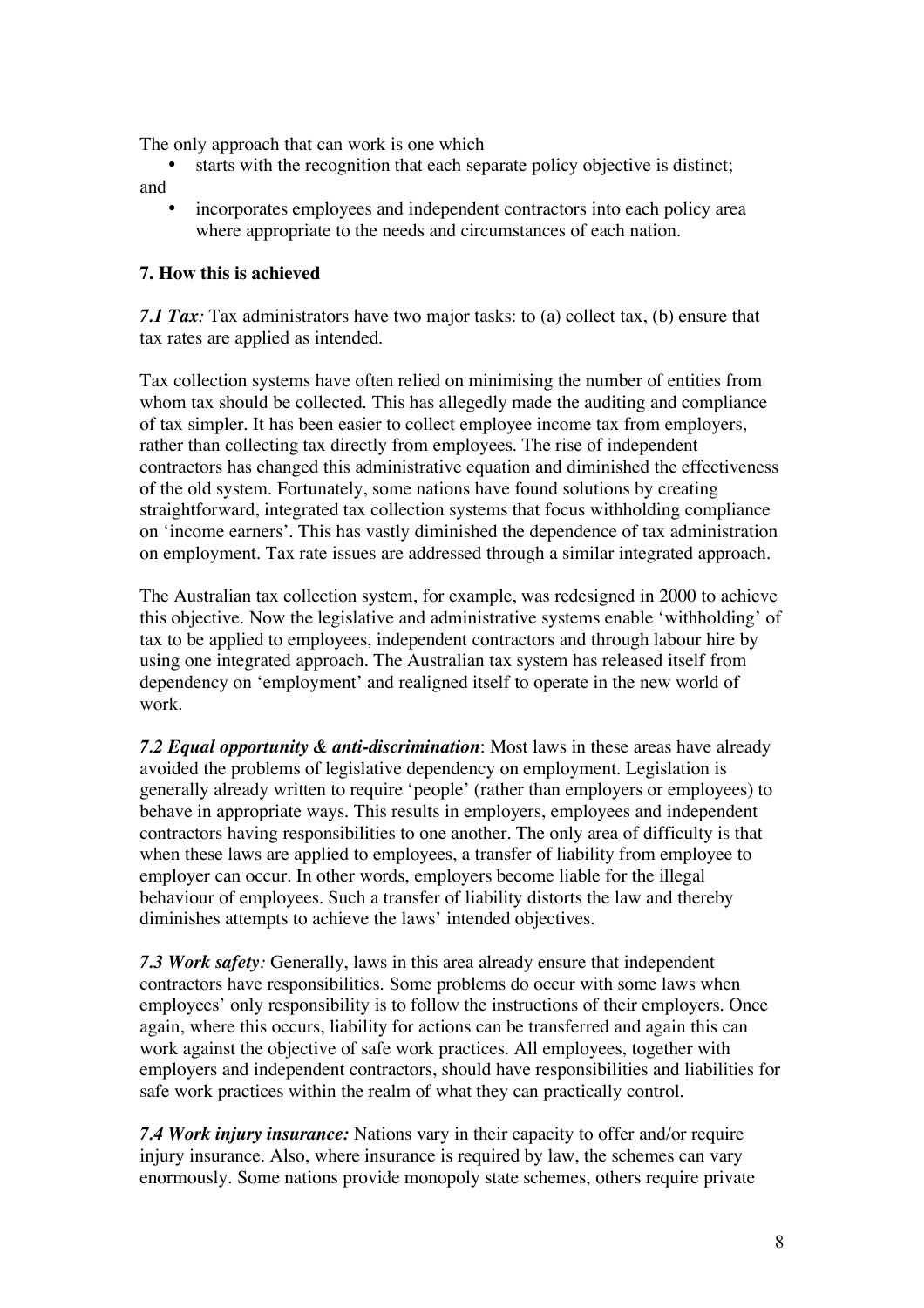schemes, some leave the decisions entirely to individual choice and so on. The extent to which employers, independent contractors and employees are required to contribute to insurance schemes and/or benefit from schemes, varies significantly. Each nation has significant decisions to make within this area. If dependency on 'employment' is thought appropriate for the required legislative framework, this should be done only if a conscious policy decision is made to exclude independent contractors. All too often these schemes legislatively exclude independent contractors, but then try to 'deem' independent contractors back in to the fold.

*7.5 Social welfare systems***:** The variety and complexity of welfare schemes across the globe is enormous. This is influenced heavily by the capacity of nations to afford schemes, and the social and economic objectives thought appropriate. Historically, many schemes have only been made available to 'employees' where 'employers' have made contributions. Alternatively, where schemes have been funded from general tax revenue, benefits have often been restricted to ex-employees. In recent times, there has been a recognition that self-employed independent contractors have often suffered from discrimination under state schemes and adjustments have been made. Each nation needs to ensure that conscious policy decisions are made as to who is to access benefits and who is to make contributions.

*7.6 Collective organisation of employees***:** This is one area where independent contractors have no interest and should have no interest. Collective activity by employees is socially accepted as a necessity to counterbalance the power of employers in order to achieve improved wages and conditions. Collective activity, however, is a form of collusion for the purposes of price manipulation which has the effect of limiting or damaging free-market activity in economies. In most nations this is considered acceptable under the employment contract. However, to apply this same thinking to independent contractors is to apply contorted concepts to the commercial contract. To sanction this is effectively to agree to collusion and a form of price-fixing in free market activity. For nations wanting free markets as the basis of economic activity, this cannot be accepted. For nations that decide free markets are to be restricted and constrained, then applying collective, collusive price-fixing activity to independent contractors would be one way of damaging them.

*7.7 Laws governing working standards—for example, pay rates and hours etc***:** Generally these are only applied to employees as part of a State-imposed process to limit the scope of bargaining between employers and employees. This should generally not be applied to independent contractors as they choose to subject themselves to the protections and obligations applying under free markets.